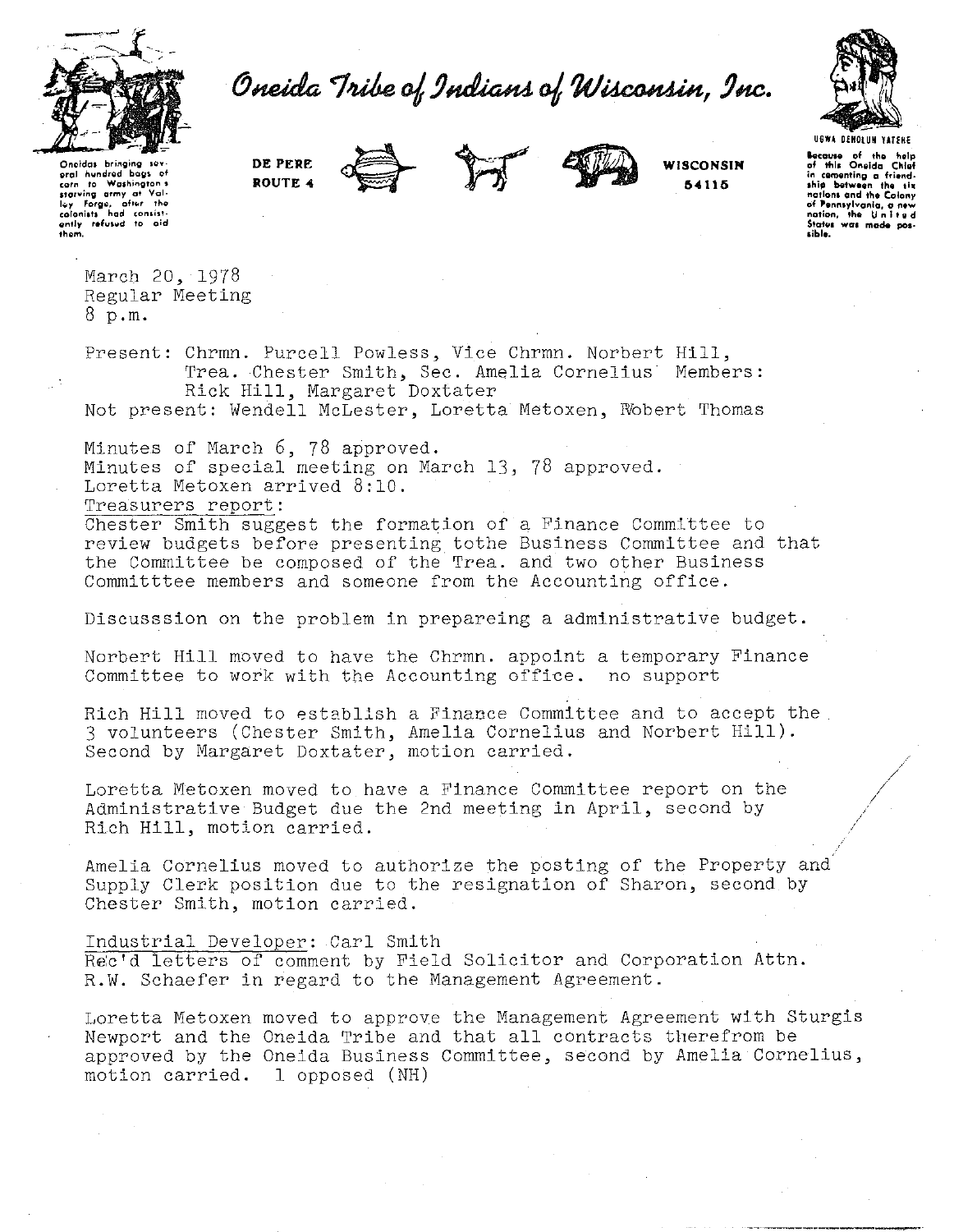.cda Tribe  $rch 20, 1978$ 

Health Director: Audrey Doxtater Tabled Feb. 9 minutes of the Health Board. Loretta Metoxen moved to approve the request for a raise for the Urban CHR secretary at 30¢ per hour to be \$3.00 an hours. Second by Rick Hill, motion carried.

Amelia Cornelius moved to approve *bf* contracting with the state for the EPSDT program, second by Chester Smith, motion carried.

Amelia Cornelius moved t a ccept the recommendation of Dr. Furman, DDS as the Dental officer for the Oneida Health Center, Second by Margaret Doxtater, motion carried. (available June 1, 78)

Norbert Hill moved to accept the recommendation of Ron Pytel for the Pharmacist position at the Health Center, second by Amelia Cornelius, motion carried. (available June 5, 78)

Loretta Metoxen moved to use the American Family Life Assurance of Columbus for the Tribes Cancer and Hospital Insurance carrier. Second by Margaret Doxtater, motion carried.

Norbert Hill moved to approve the Health Director report for Feb. Second by Rick Hill, motion carried.

Amelia Cornelius moved to approved the Oct-Feb. report of the Management Capability Development project.(IHS-Nursing Home contract) Second by Chester Smith, motion carried.

Norbert Hill moved to approve of travel to Rhinelander for Audrey, second by Rick Hill, motion carried.

Amelia Cornelius moved to approve the recommendation of Steven Hardman for the Social Worker position with the Health Center, motion carried.

## Land Office: Chris Doxtater

Discussion on the Wood Cutting permit. Loretta Metoxen moved to utilize Chas Wheelock to to an assessment of amount of wood and to report next month to the O.B.C. Second by Rick Hill, motion carried.

Chester Smith moved to table the woodcutting permit issue, second by Norbert Hill, motion carried.

Norbert Hill moved to approve of the homesite applications for James & Kathleen Green and Ed & Gladys Stevens, second by Amelia Cornelius, motion carried.

# Agricultural Program: Chas Whaelock

Amelia Cornelius moved to approve the request to purchase equipment with the CETA designated funds at the discreation of the Program Coordinator and/or Administrator, second by Margaret Doxtater, motion carried.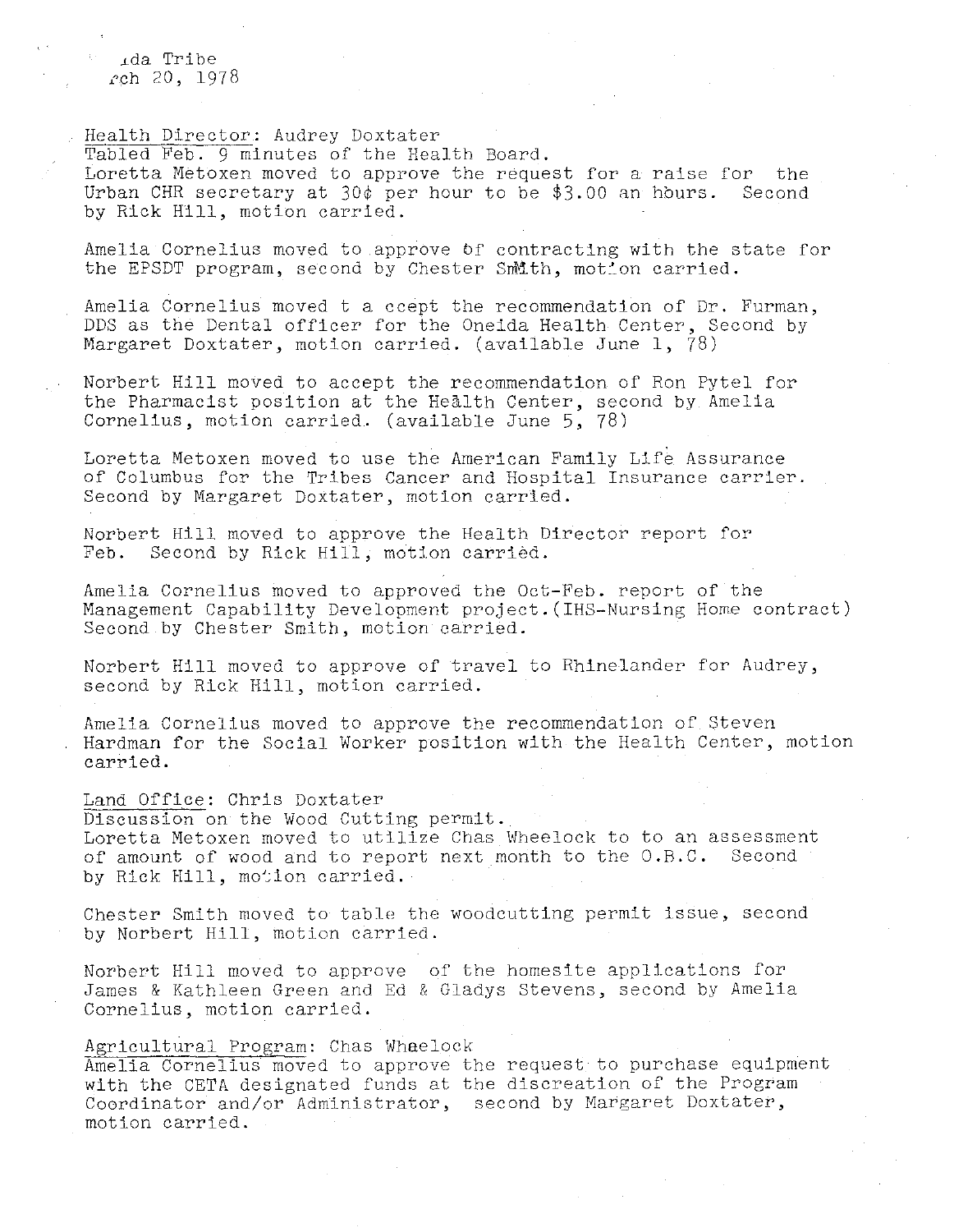Lda Tribe of Indians  $rch$  20, 1978

## 'Correspondence

//'

/

NACIE nominations: Rebecca Murray, Nora Yazzie, Jerry M. Hill Loretta Metoxen moved to submit Jerry M. Hill to be on the NACIE board. Second by Norbert Hill, motion carried. Second by Norbert Hill, motion carried.

H.R. 9158: Loretta Metoxen m; oved to support H.R. 9158 the "Tribally Controlled Community College Assistance Act", seeond by Norbert Hill, motion carried.

Lakeland Native American Program delegate: Chester Smith moved to designate the Chrmn. as the delegate, second by Margaret Doxtater, motion carried. 1 opposed (NH) 1 abstained (LM) 1 opposed (NH) 1 abstained (LM)

Rick Hill moved to appoint Ron Skenandore as the alternate to the<br>Chrmn., second by Amelia Cornelius, motion carried. I abstained (LM) Chrmn., second by Amelia Cornelius, motion carried.

Indirect Cost: Loretta Metoxen moved to approve the Indirect Cost Agreement, second by Norbert Hill, motion carried.

#### TRavel request

Rick Hill moved to approve the travel request of Harriet Rieter to Rhinelander on March 17, to Madison on March 21-22, and to Madison on March 30-31, Second by Norbert Hill, motion carried.

## Sonny King

Amelia Cornelius moved to approve request to hire his brother-ln-law on the GrEen Thumb program due to the fact Sonny will not be the direct supervisor and that it is a temporary position, second by Norbert Hill, motion carried.

#### BINGO

Loretta Metoxen moved to approve of BINGO for the Nursing Home on Sundays and the Youth & Recreation program on 2 days a month, both to coordinate with other requests, second by Margaret Doxtater, motion· .carried.

Norbert Hill moved to approve of a BINGO Committee: Audrey Doxtater, Alma Webster, Pat Misikin, Sandy Ninham and Sonny King, seoond by Margaret Doxtater, motion carried.

Amelia Cornelius moved to appoint Steve Stevens as the Chairman of a Finance Committee for Youth &:nRecreation BINGO funds with the committee being composed of 5 members not directly involved with recreation, second by Norbert Hill, motion carried. l opposed (MD)

Steve is to present names to the Business Committee for final approval.

Loretta Metoxen moved to allow 2 Sundays to be used for the Boxing program to send ll boxers, 3 coaches and l manager to Carson City, Nev. on April 9, 78. Second by Norbert Hill, motion carried. l opposed (MD)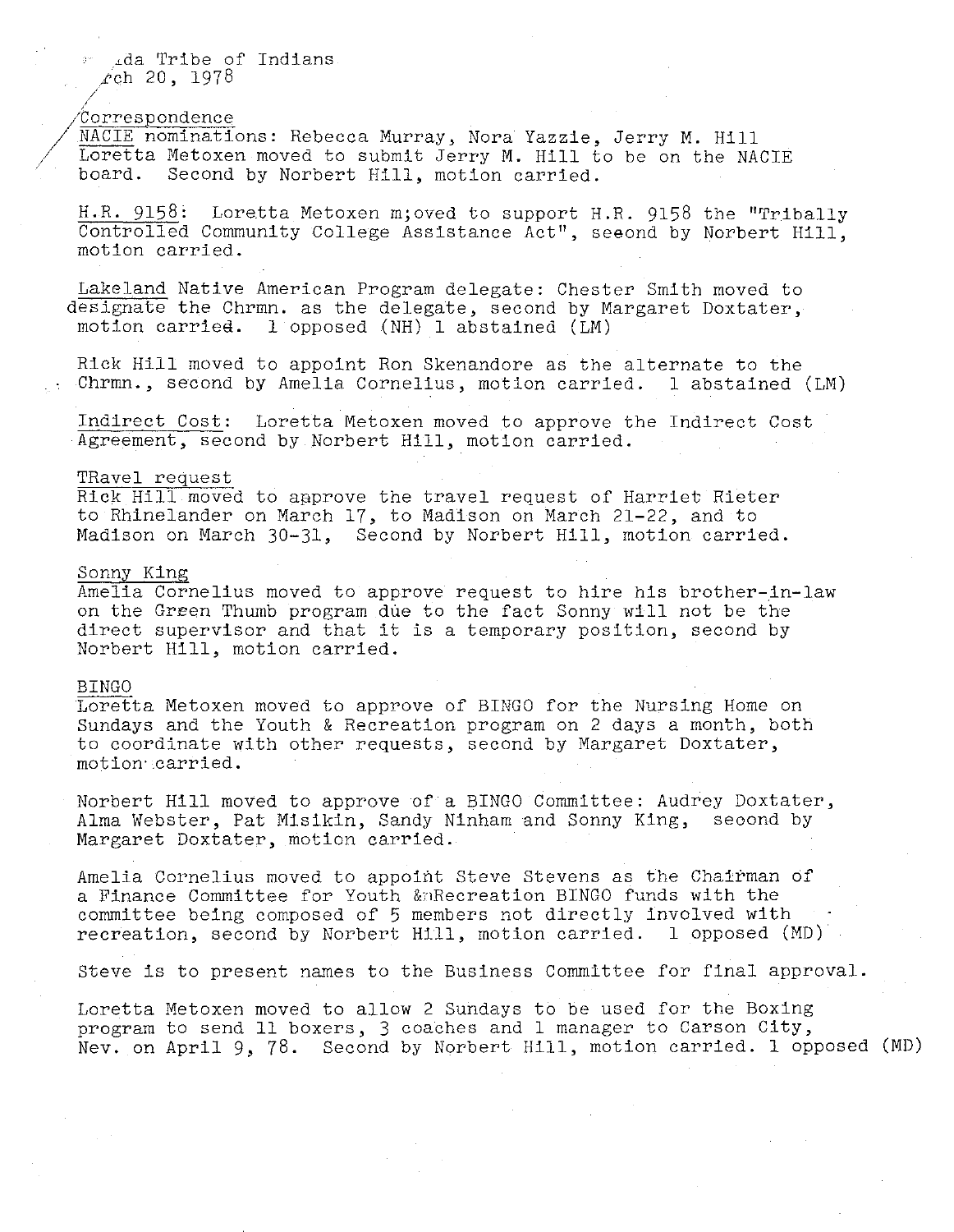$\overline{A}$  , .eida Tribe ,'iarch 20, 1978

/cETA Norbert Hill moved to approve of George Webster Jr. and Vera Wilson for the 2 Real Estate Technicians, second by Rick Hill, motion carried.

Amelia Cornelius moved to approve of Dennis Skenandore for the Employability Improvement Specialist position, second by Norbert Hill, motion carried.

Chester Smith moved to approve the position of Executive Director to the Education Board contingent upon attached budget being appropriated for in advance by the Education Board. Second by Norbert Hill, motion carried.

Amelia Cornelius moved to approve the position of Supervisor and Cannnery Aide for Title VI funding, second by Rick Hill, motion carried.

Norbert Hill moved to approve the revised job description for the Asst. Alcohol Counselor along with corresponding increase in pay for Kathy Dilhunt, second by Amelia Cornelius, motion carried.

Norbert Hill moved to transfer the funding for the Medical Transcriptionist and Billing Clerk position from Outagamie Title VI to Title III federal funding, second by Chester Smith, motion carried. l abstained (RH)

Amelia Cornelius moved to table the Artist and Exhibit Curator position indefinitely as per directors request, second by Chester Smith, motion carried.

Norbert Hill moved to fund the secretary for he Industrial Developer out of Title III funds, second by Rick Hill, motion carried.

## BAptist Stevens request

Norbert Hill moved to honor request to sell swing to.Baptist Stevens second by Chester Smith,  $3$  for, 1 Opposed(AC) 1 abstained (CS) motion carried.

## Legal Office

Norbert Hill moved to approve of travel on March 28-30 to Nashville, Tenn.; to Arizona on April 12-14, and to Phoenix on April 20-21,. Second by Amelia Cornelius, motion carried. l opposed(MD)

Loretta Metoxen moved to have the Law Office establish a meeting with Attn. Breen within the month and that the Business Committee meet previous to the meeting with Attn. Breen, second by Chester Smith, motion carried.

There needs to be a concensus as to how NARF is to represent the Oneidas of Wis. and the Canadian Oneidas.

Loretta Metoxen moved to meet with the Canadian Oneidas in whatever place is convendent with both parties. Second by Amelia Cornelius, motion carried.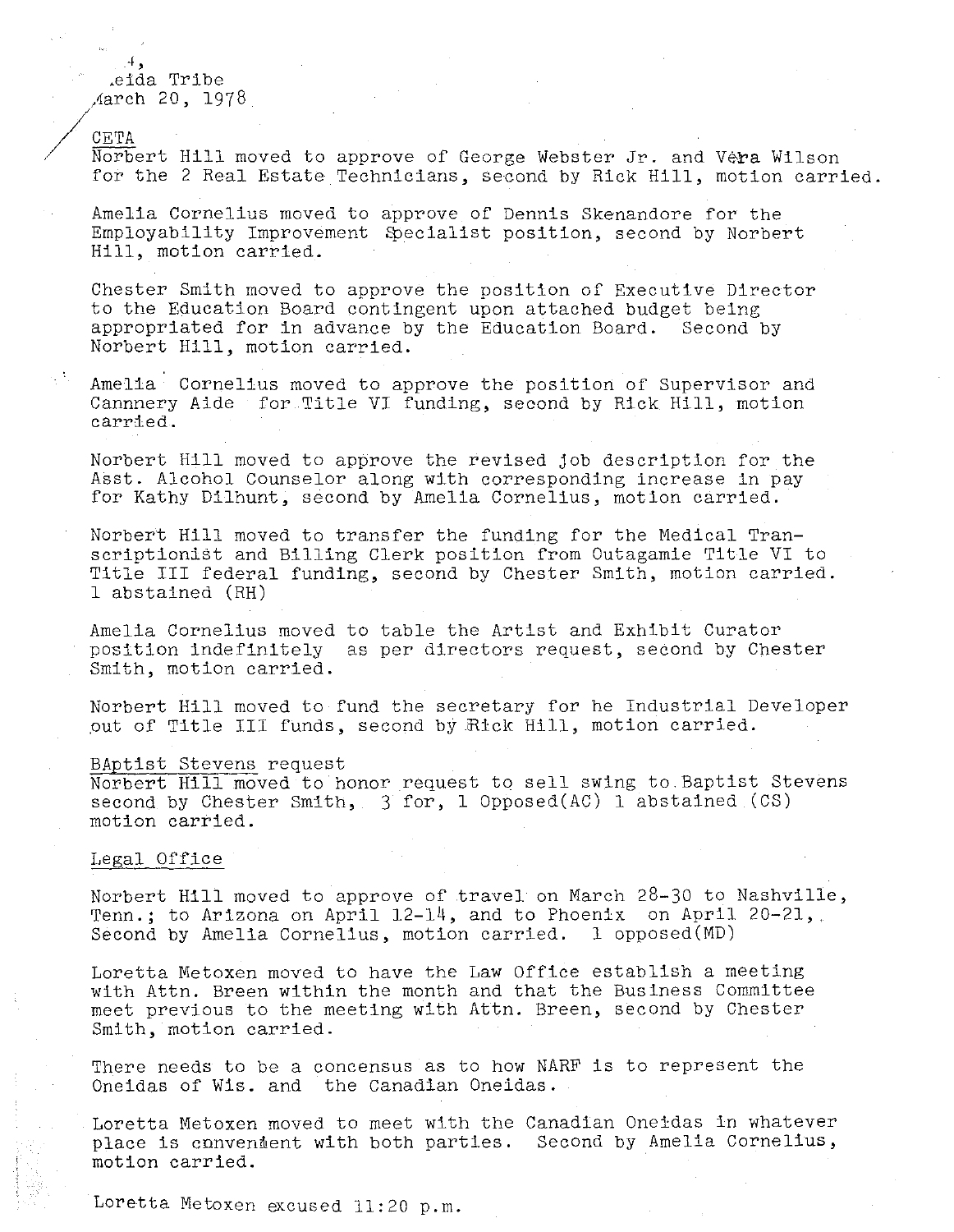.e 5 .eida Tribe !"arch 20, 1978

## Personnel Selection Committee

Rick Hill moved to approve of Rafael Alicea for the Seymour Tutor aide, second by Norbert Hill, motion carried.

Rick Hill moved to approve of Simon DeCoteau as the GLITC Alcoholism Counselor for Oneida, second by Chester Smith, motion carried.

Chester Smith moved to approve of Robert Ninham as the Garbage Collector, second by Margaret Doxtater, motion carried.

Norbert Hill moved to approve of Jerry M. Hill as a member on the Personnel Seleetion Committee, second by Rick Hill, motion carried.

#### ONAP

/

/

Amelia Cornelius moved to approve the purchase of supplies, second by Norbert Hill, motion carried.

### Language

Margaret Doxtater moved to approve the hiring of Debbie Webster as a Language Trainee, second by Norbert Hill, motion carried.

Norbert Hill moved to approve the hiring of an instructor or instructors for 2 courses at UWGB in Onieda history and culture with \$2,400 of the budget, second by Margaret Doxtater, motion carried.

Margaret Doxtater moved to approve th transfer of \$9,300 from wages to : Equipment-\$2,000, Supplies \$2,600, Art Consultant-\$2,000, Printing-\$1,000, Phone-\$500., Rent- \$1,200. Second by Norbert Hill, motion carried.

Norbert Hill moved to approve the report, second by Margaret Doxtater, motion carried.

#### Housing

 $\overline{\text{Rick}}$  Hill moved to approve the report, second by Chester Smith, motion carried.

# Heads tart

Rick Hill moved to approve of travel for MaryEllen on March 31 to St.Paul, Minn. Second by Norbert Hill, motion carried.

Chester Smith moved to approve the report, second by Norbert Hill, motion carried.

# Planning Office

Margaret Doxtater moved to appnove of Carl Rassmussen the authority to evaluate Mike Sommerholder and based on his evaluation to increase his salary to the full advertised amount, second by Amelia Cornelius, motion carried.

Norbert Hill moved to approve of travel to Fond Du Lac on March 22- 23, second by Chester Smith, motion carried.

Norbert Hill moved to approve of raise for Steve Milquet by a rate of 8.88%, second by Chester Smith, motion carried.